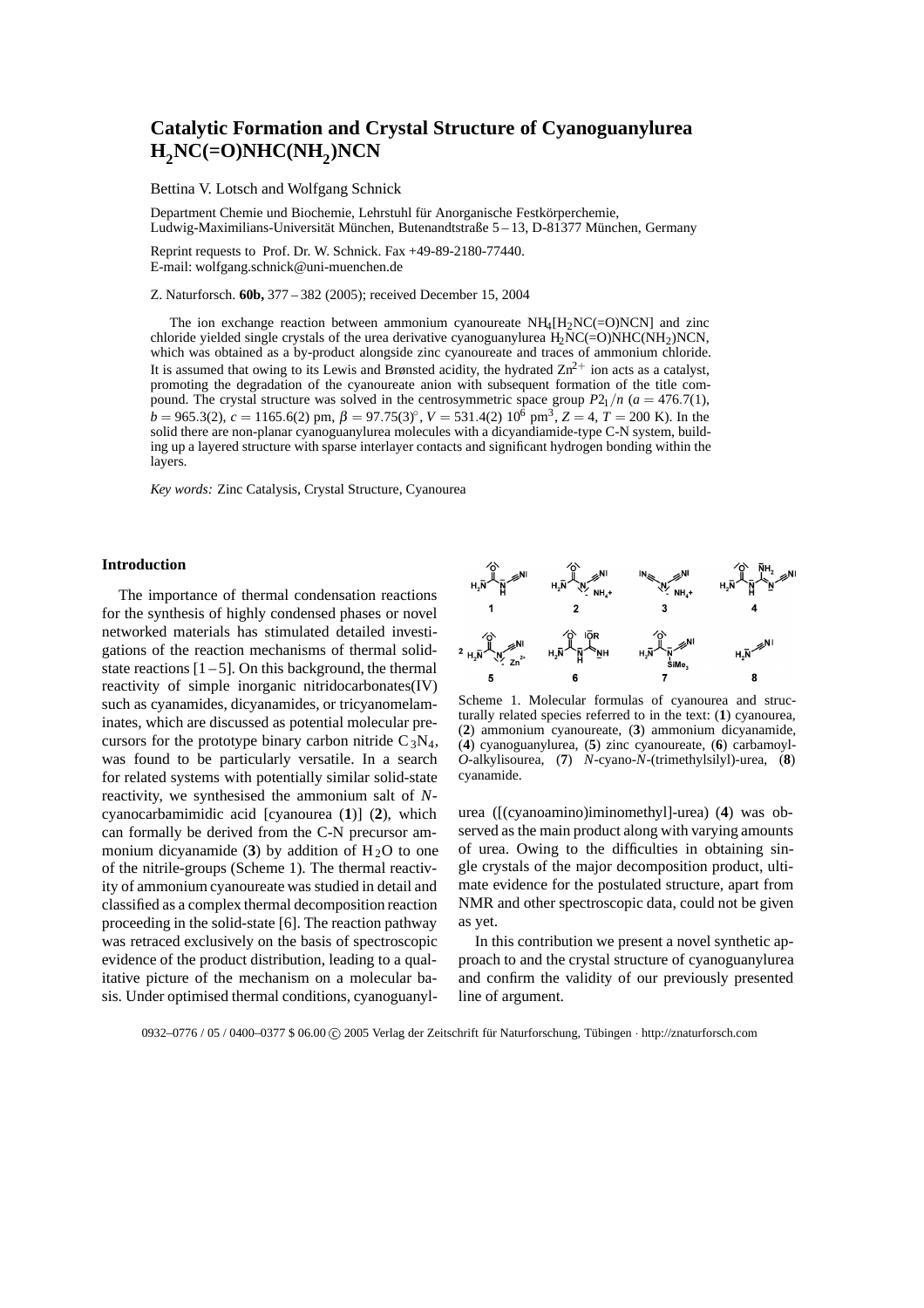| Table 1. Crystal data and structure refinement of<br>$[H2NC(=O)NHC(NH2)NCN].$ |                                | Table 2. Bond lengths [pm] and angles $\lceil \circ \rceil$ for<br>$[H2NC(=O)NHC(NH2)NCN].$                                                                                                                               |                                                                                                        |                                                 |          |  |
|-------------------------------------------------------------------------------|--------------------------------|---------------------------------------------------------------------------------------------------------------------------------------------------------------------------------------------------------------------------|--------------------------------------------------------------------------------------------------------|-------------------------------------------------|----------|--|
| Empirical formula                                                             | $C_3H_5N_5O$                   | <b>Distances</b>                                                                                                                                                                                                          |                                                                                                        | Angles                                          |          |  |
| Molar mass $\left[\text{g mol}^{-1}\right]$                                   | 127.12                         | $O1-C1$                                                                                                                                                                                                                   | 123.5(2)                                                                                               | $C2-N2-C1$                                      | 126.3(2) |  |
| Crystal system                                                                | monoclinic                     | $N1-C1$                                                                                                                                                                                                                   | 133.2(2)                                                                                               | $C3-N3-C2$                                      | 119.1(2) |  |
| Space group                                                                   | $P2_1/n$ (no. 14)              | $N2-C2$                                                                                                                                                                                                                   | 136.7(2)                                                                                               | O1-C1-N1                                        | 123.8(2) |  |
| $T$ [K]                                                                       | 200                            | $N2-C1$                                                                                                                                                                                                                   | 139.3(2)                                                                                               | $O1-C1-N2$                                      | 121.6(2) |  |
| Z                                                                             | $\overline{4}$                 | $N3-C3$                                                                                                                                                                                                                   | 132.0(2)                                                                                               | $N1-C1-N2$                                      | 114.6(2) |  |
| $a$ [pm]                                                                      | 476.7(1)                       | $N3-C2$                                                                                                                                                                                                                   | 133.3(2)                                                                                               | $N5-C2-N3$                                      | 125.6(2) |  |
| $b$ [pm]                                                                      | 965.3(2)                       | $N4-C3$                                                                                                                                                                                                                   | 116.4(2)                                                                                               | $N5-C2-N3$                                      | 120.7(2) |  |
| $c$ [pm]                                                                      | 1165.6(2)                      | $N5-C2$                                                                                                                                                                                                                   | 131.5(2)                                                                                               | $N3-C2-N2$                                      | 113.7(2) |  |
| $\beta$ [°]                                                                   | 97.75(3)                       |                                                                                                                                                                                                                           |                                                                                                        | $N4-C3-N3$                                      | 173.2(2) |  |
| $V [10^6 \text{ pm}^3]$                                                       | 531.4(2)                       | N1-H11                                                                                                                                                                                                                    | 88(2)                                                                                                  | C1-N1-H11                                       | 118(2)   |  |
| Calculated density $\left[\text{g cm}^{-3}\right]$                            | 1.589                          | N1-H12                                                                                                                                                                                                                    | 88(2)                                                                                                  | C1-N1-H12                                       | 120(2)   |  |
| Crystal size $\text{[mm}^3$ ]                                                 | $0.24 \times 0.13 \times 0.07$ | $N2-H21$                                                                                                                                                                                                                  | 83(2)                                                                                                  | H11-N1-H12                                      | 119(2)   |  |
| Absorption coefficient $[mm^{-1}]$                                            | 0.127                          | N5-H51                                                                                                                                                                                                                    | 95(2)                                                                                                  | C <sub>2</sub> -N <sub>2</sub> -H <sub>21</sub> | 115(2)   |  |
| F(000)                                                                        | 264                            | N5-H52                                                                                                                                                                                                                    | 88(2)                                                                                                  | $C1-N2-H21$                                     | 119(2)   |  |
| Diffraction range $\lceil \cdot \rceil$                                       | $3.53 < \theta < 27.50$        |                                                                                                                                                                                                                           |                                                                                                        | C <sub>2</sub> -N <sub>5</sub> -H <sub>51</sub> | 118(1)   |  |
| Index range                                                                   | $-6 \leq h \leq 6$ ,           |                                                                                                                                                                                                                           |                                                                                                        | C <sub>2</sub> -N <sub>5</sub> -H <sub>52</sub> | 120(2)   |  |
|                                                                               | $-12 \le k \le 11$ ,           |                                                                                                                                                                                                                           |                                                                                                        | H51-N5-H52                                      | 122(2)   |  |
|                                                                               | $-15 < l < 15$                 | Hydrogen bonding:                                                                                                                                                                                                         |                                                                                                        |                                                 |          |  |
| Total no. reflections                                                         | 9162                           |                                                                                                                                                                                                                           |                                                                                                        |                                                 |          |  |
| Independent reflections                                                       | 1215                           | $N1-H11\cdots N4$                                                                                                                                                                                                         | 214(2)                                                                                                 | N1-H11-N4                                       | 179(2)   |  |
| Observed reflections                                                          | 1048                           | N1-H12…O1                                                                                                                                                                                                                 | 226(2)                                                                                                 | N1-H12-O1                                       | 146(2)   |  |
| $R_{int}, F_o^2 \geq 2\sigma F_o^2$                                           | 0.0423                         | $N2-H21\cdots N3$                                                                                                                                                                                                         | 215(2)                                                                                                 | N2-H21-N3                                       | 168(2)   |  |
| Refined parameters                                                            | 103                            | $N5-H51\cdots$ O1                                                                                                                                                                                                         | 198(2)                                                                                                 | N5-H51-O1                                       | 130(2)   |  |
| Corrections                                                                   | Lorentz,                       | $N5-H51N4$                                                                                                                                                                                                                | 237(2)                                                                                                 | N5-H51-N4                                       | 134(2)   |  |
|                                                                               | polarisation,                  | N5-H52 ··· O1                                                                                                                                                                                                             | 206(2)                                                                                                 | N5-H52-O1                                       | 162(2)   |  |
|                                                                               | extinction                     |                                                                                                                                                                                                                           |                                                                                                        |                                                 |          |  |
| GOF on $F^2$                                                                  | 1.081                          | X-Ray-diffraction                                                                                                                                                                                                         |                                                                                                        |                                                 |          |  |
| Final R indices $ I  > 2\sigma(I) $                                           | $R1 = 0.0357$                  |                                                                                                                                                                                                                           |                                                                                                        |                                                 |          |  |
|                                                                               | $wR2 = 0.0964$                 |                                                                                                                                                                                                                           | X-ray diffraction data of a single crystal of 4 were<br>recorded at 200 K on an ENRAF-NONIUS Kappa CCD |                                                 |          |  |
| $R$ Indices (all data)                                                        | $R1 = 0.0429$                  |                                                                                                                                                                                                                           |                                                                                                        |                                                 |          |  |
|                                                                               | $wR2 = 0.1016$                 | four-circle diffractometer equipped with a rotating anode<br>producing graphite monochromated Mo-K <sub><math>\alpha</math></sub> radiation ( $\lambda$ =<br>71.073 pm). The crystal structure was solved by direct meth- |                                                                                                        |                                                 |          |  |
|                                                                               | with $w = [\sigma^2(F_0^2)]$   |                                                                                                                                                                                                                           |                                                                                                        |                                                 |          |  |
|                                                                               | $+(0.0510P)^2+0.1677P]^{-1}$   |                                                                                                                                                                                                                           |                                                                                                        |                                                 |          |  |
|                                                                               | where $P = (F_0^2 + 2F_c^2)/3$ |                                                                                                                                                                                                                           |                                                                                                        |                                                 |          |  |

# density  $[e \cdot 10^{-6} \cdot pm^{-3}]$

Min./max. residual electron  $-0.219/0.193$ 

# **Experimental Section**

# *Synthesis*

Cyanoguanylurea (**4**) was obtained as a by-product in the synthesis of the zinc salt of cyanourea (**5**) from ammonium cyanoureate by ion metathesis in aqueous solution. Ammonium cyanoureate was synthesised from the free acid cyanourea and aqueous ammonia according to a procedure described elsewhere [6]. A column filled with 3 ml of a strongly acidic ion exchange resin (Ionenaustauscher I,  $H^+$ -Form, Art. 4765, Fa. Merck) was loaded with 20 ml of an aqueous solution containing 4.2 g of  $ZnCl<sub>2</sub>(\geq 98\%$ , Fa. Merck). After washing with 200 ml of water, 12 ml of an aqueous solution of 0.2 g ammonium cyanoureate was poured onto the column. The eluate was evaporated at room temperature. Besides the polycrystalline main product, the title compound was obtained as a minor phase along with traces of ammonium chloride.

recorded at 200 K on an ENRAF-NONIUS Kappa CCD four-circle diffractometer equipped with a rotating anode producing graphite monochromated Mo-K<sub>α</sub> radiation ( $\lambda =$ 71*.*073 pm). The crystal structure was solved by direct methods using the program SHELXTS-97 [7] and refined on  $F<sup>2</sup>$  by the full-matrix least-squares method implemented in SHELXTL-97 [8]. No absorption correction was necessary due to the weak absorption coefficients of the constituent atoms. The positions of all hydrogen atoms could be determined unequivocally from difference Fourier syntheses, and all non-hydrogen atoms were refined anisotropically. Details of the structure determination and crystallographic data are summarised in Table 1. Intramolecular distances and angles are given in Table 2. Further details of the crystal structure investigation are available from the Fachinformationszentrum Karlsruhe, D-76344 Eggenstein-Leopoldshafen (Germany), on quoting the depository number CSD-414651, the name of the authors, and citation of the paper.

#### *Vibrational spectroscopy*

FTIR spectra were recorded on a Bruker IFS 66v/S spectrometer in the range from 400 to 4000 cm−1. The samples were prepared as KBr pellets (5 mg sample, 500 mg KBr) under atmospheric conditions.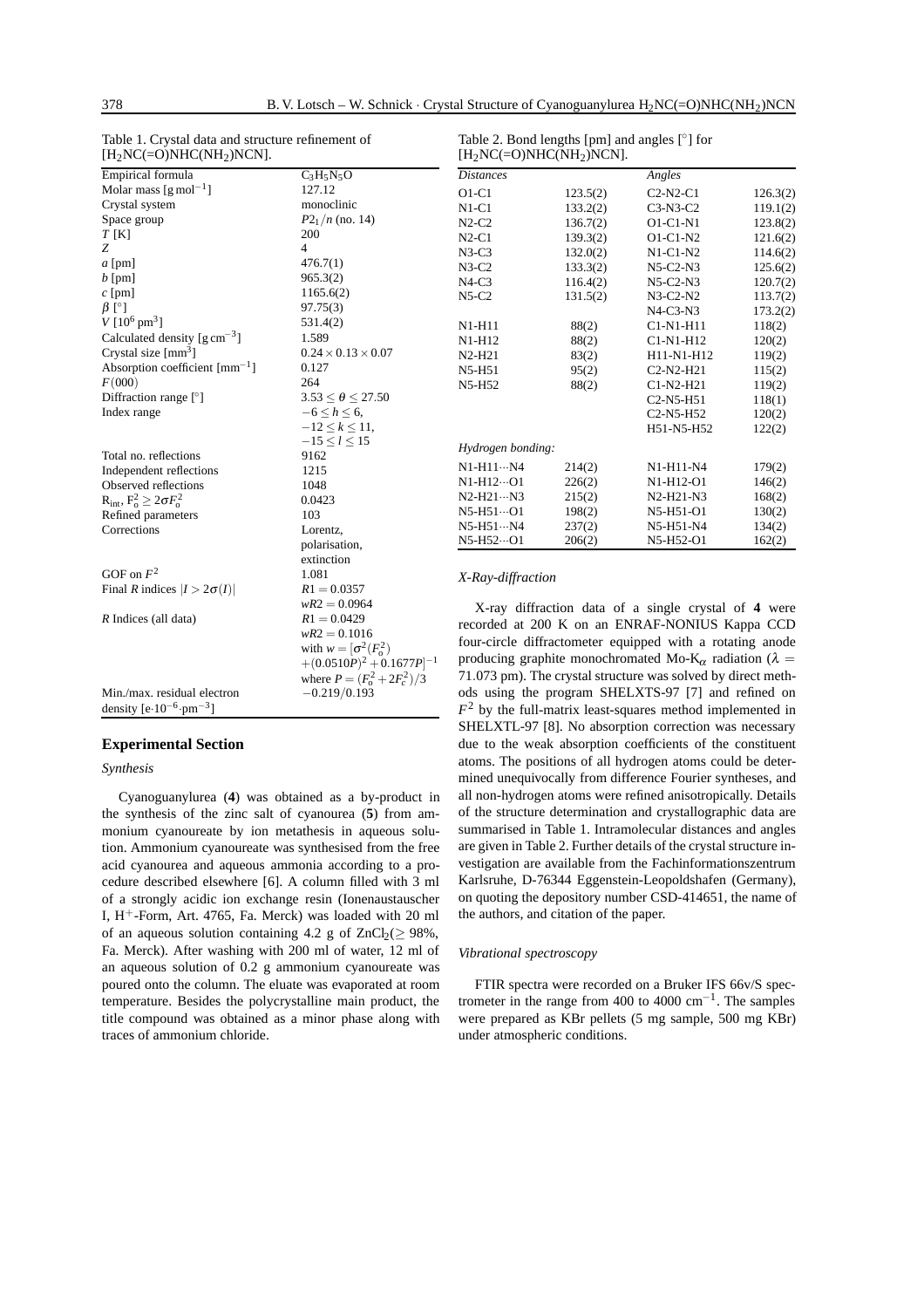#### **Results and Discussion**

### *Formation*

Previous synthetic approaches towards cyanoguanylurea in organic solvents utilised reactions between the urea derivative carbamoyl-*O*-alkylisourea (**6**) [9, 10] or trimethylsilylated cyanourea (**7**) with cyanamide (**8**) or cyanourea (**1**) [11], respectively. A simpler synthesis was proposed by Iio *et al.*, who obtained cyanoguanylurea from solutions containing free acid cyanourea or combinations of the latter with one of its salts [12] (Scheme 1).

Recently, we found that cyanoguanylurea was formed as a main product upon thermal decomposition of ammonium cyanoureate alongside varying amounts of urea. We assume the thermal reaction to be dominated by the role of the ammonium ion, in that the latter acts both as proton transfer agent and as a nucleophile leading to the cleavage of the  $C(=O)$ -NCN single bond of ammonium cyanoureate (**2**) [6].

In the present case, ammonium cyanoureate was added to an ion exchange resin, whose acidic sites had been loaded with an aqueous  $ZnCl<sub>2</sub>$  solution. It is wellknown that despite thorough washing small amounts of a salt solution may be adsorbed by the resin, depending on the ionic interactions with the matrix, and subsequently released upon consecutive exchange steps.

The latter scenario may be applicable also in this case, as evidenced by the presence of traces of NH4Cl in the product mixture alongside cyanoguanylurea (**4**) and the main product zinc cyanoureate (**5**). This is indicative of an incomplete removal of  $ZnCl<sub>2</sub>$  after the loading and washing procedures. A potential formation mechanism of **4** may therefore be proposed as follows:

 $ZnCl<sub>2</sub>$  is assumed to stimulate the molecular degradation pathway, which otherwise is induced thermally in a like manner [6]. The cleavage of the  $C(=O)$ -NCN single bond, which can thermally be stimulated by a proton transfer from the ammonium ion to the oxygen atom, can be effected by  $ZnCl<sub>2</sub>$  in two ways: By coordination of  $ZnCl<sub>2</sub>$  to the oxygen atom, the C(=O)-NCN single bond becomes strongly polarized, leading to subsequent cleavage with formation of hydrogen isocyanate, cyanamide and ammonia or related species after proton transfer reactions. A more simple explanation is invoking the Brønsted acidity of concentrated aqueous solutions containing  $\text{Zn}^{2+}$  species:

As was reported previously, cyanoguanylurea is formed in a slow reaction in aqueous and organic solutions containing the free acid cyanourea together with a cyanoureate salt [6, 12]. In an investigation of the influence of pure Brønsted acidity on the formation of cyanoguanylurea, the attempt of a quantitative synthesis of cyanoguanylurea from ammonium cyanoureate in mildly (pH  $\approx$  3, HCl) acidic aqueous solution led to the formation of cyanourea and ammonium chloride only. In strongly acidic solution (pH  $\approx$  1, HCl), cyanourea and ammonium chloride were formed together with an unknown phase.

Consequently, the title compound will only be formed in the presence of Brønsted acids *via* the intermediate formation of cyanourea and subsequent reaction of the latter with unreacted ammonium cyanoureate, but not if cyanourea is formed quantitatively. Therefore, we assume that in the present case cyanoguanylurea is obtained by the interplay between the Brønsted and Lewis acidic character of aqueous  $Zn^{2+}$  solutions, the latter of which plays the decisive role in the decomposition reaction.

Given that the formation of cyanoguanylurea only occurs as a minor side reaction, the exact stoichiometry of the overall reaction cannot be resolved. Furthermore, for the same reason the outline of the tentative reaction mechanism appears to be critical, since the nature of the species actually involved cannot be verified. However, in light of the corresponding product formation by either thermal treatment or the presence of  $ZnCl<sub>2</sub>$  in an ammonium cyanoureate solution, the acid  $ZnCl<sub>2</sub>$  may be assumed to act as a catalyst in the fragmentation of the cyanoureate anion. In a subsequent step, addition of cyanamide to another cyanoureate anion may occur, resulting in the formation of cyanoguanylurea (Scheme 2).



Scheme 2. Tentative mechanism for the formation of cyanoguanylurea from ammonium cyanoureate in the presence of  $ZnCl<sub>2</sub>$ . The  $Zn<sup>2+</sup>$  species in aqueous solution are only drawn schematically so as to indicate their function.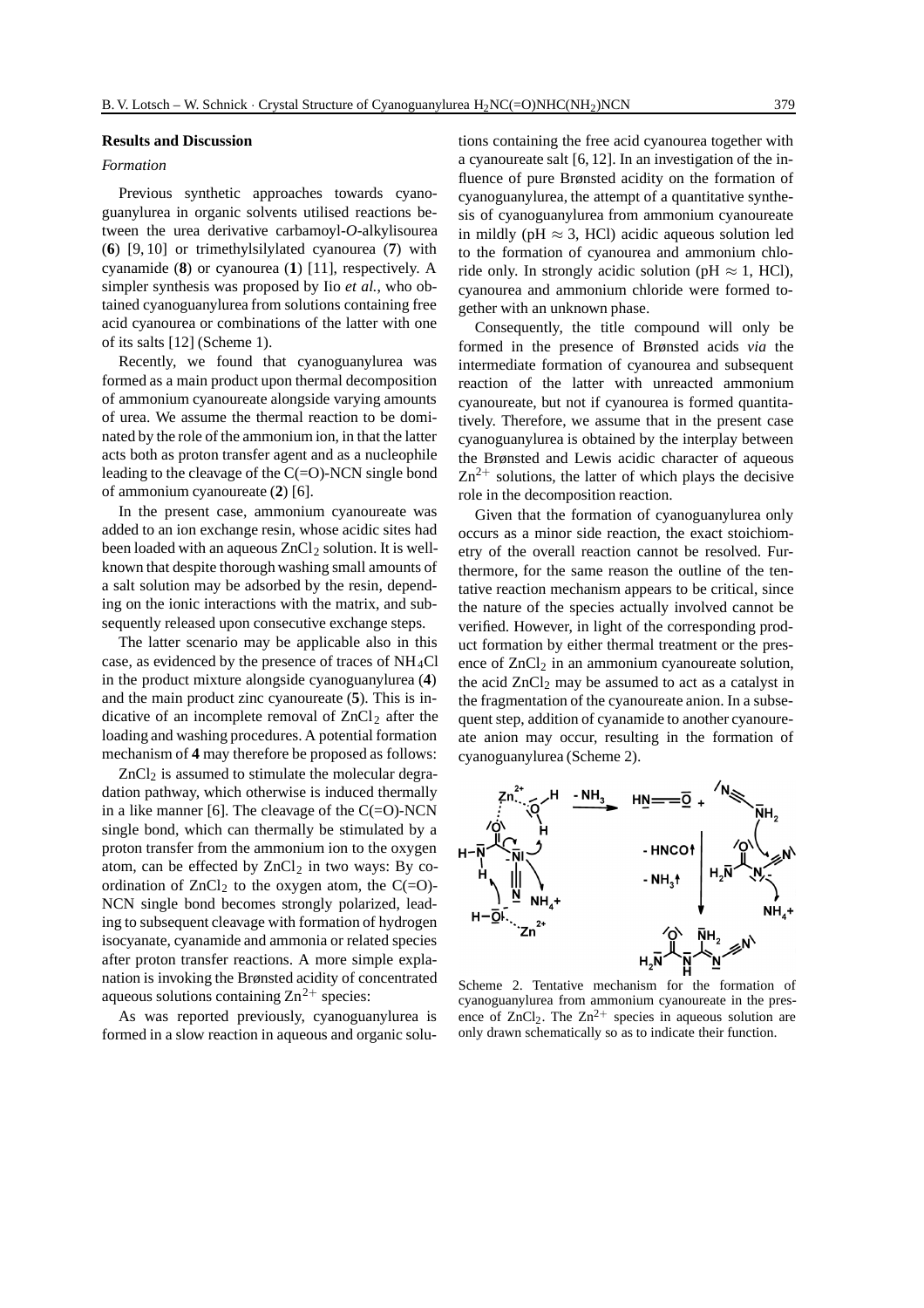

Another question to be addressed is the poor water solubility of cyanoguanylurea, and hence, the inhibited crystallization from aqueous solution observed in the previous investigations [6]. The fact that the opposite was found in the present study, namely the facile crystallization from aqueous solution, suggests a significant increase in water solubility, presumably owing to the different pH of the solution due to the slightly acidic character of  $ZnCl<sub>2</sub>$ . The tendency towards crystallization may, however, also result from the presence of NH4Cl which has been reported in the literature to act as a mineralizer  $[13 - 17]$ .

#### *Crystal structure*

Cyanoguanylurea crystallizes in the monoclinic crystal system, space group  $P2_1/n$  (no. 14), with four formula units in the unit cell. As proposed in our previous study on the thermally induced formation of the title compound [6], the molecule has a cyanoguanylurea structure (Fig. 1) and not that of its isomer cyanocarbamoylguanidine.

All protons could be unambiguously localized at N1, N2 and N5. Thus, the 'imino' tautomer  $(H<sub>2</sub>N)(HRN)C=NCN$  (R = H, organic residue) rather than the 'amino' tautomer (HRN)(HN=)CNHCN represents the molecular structure of cyanoguanylurea as also found for dicyandiamide (cyanoguanidine) as well as of some *N*-cyano-*N*'-substituted guanidines both in solution and in the solid state  $[18-25]$ . By analogy with the structural data reported for the prototype structure of dicyandiamide [18,19], the bonding situation is not fully accounted for by assuming the prevalence of the resonance structure **a** as depicted in Scheme 3. Although drawing a double bond between C2 and N3 appears to be energetically reasonable in terms of conjugation and mandatory in view of the experimentally found proton distribution, the adja-

Fig. 1. Environment of the cyanoguanylurea molecule in a layer formed by a hydrogen bonding network (dotted lines). The displacement ellipsoids are drawn at the 50% probability level.

cent bond distances C3-N3 [132.0(2) pm] and C2-N5 [131.5(2) pm], though formally drawn as single bonds (Scheme 3**a**), are shorter than C2-N3 [133.3(2) pm], their values all being intermediate between those of a single and a double bond. This finding is indicative of  $\pi$  electron density equally distributed over parts of the guanidine system (N5-C2-N3) as well as the N3-C3 bond. This suggests that structures **b–e** jointly contribute as much as **a** to the total valence structure. This phenomenon is frequently encountered in structures containing the cyanoguanidine unit [18 – 25], indicating the conventionally reported structure for cyanoguanidine derivatives to be rather simplistic and inappropriate if the contributing charge separated forms **b–e** are neglected [18 – 20]. Although the C3-N4 distance of 116 pm is indicative of the cyanamide and not the carbodiimide structure to represent the bonding situation most appropriately, the N3-C3-N4 moiety is slightly bent (∠173*.*3◦) and the atomic displacement ellipsoid of C3 is not elongated



Scheme 3. Resonance structures of *N*-cyano-*N*'-substituted guanidines. The 'true' electronic structure may be considered as a superposition of the neutral structure **a** and the charge separated structures **b** and **d**. Given the relatively long bond length C2-N2, structures **c** and **e** obviously contribute to a lesser extent in cyanoguanylurea.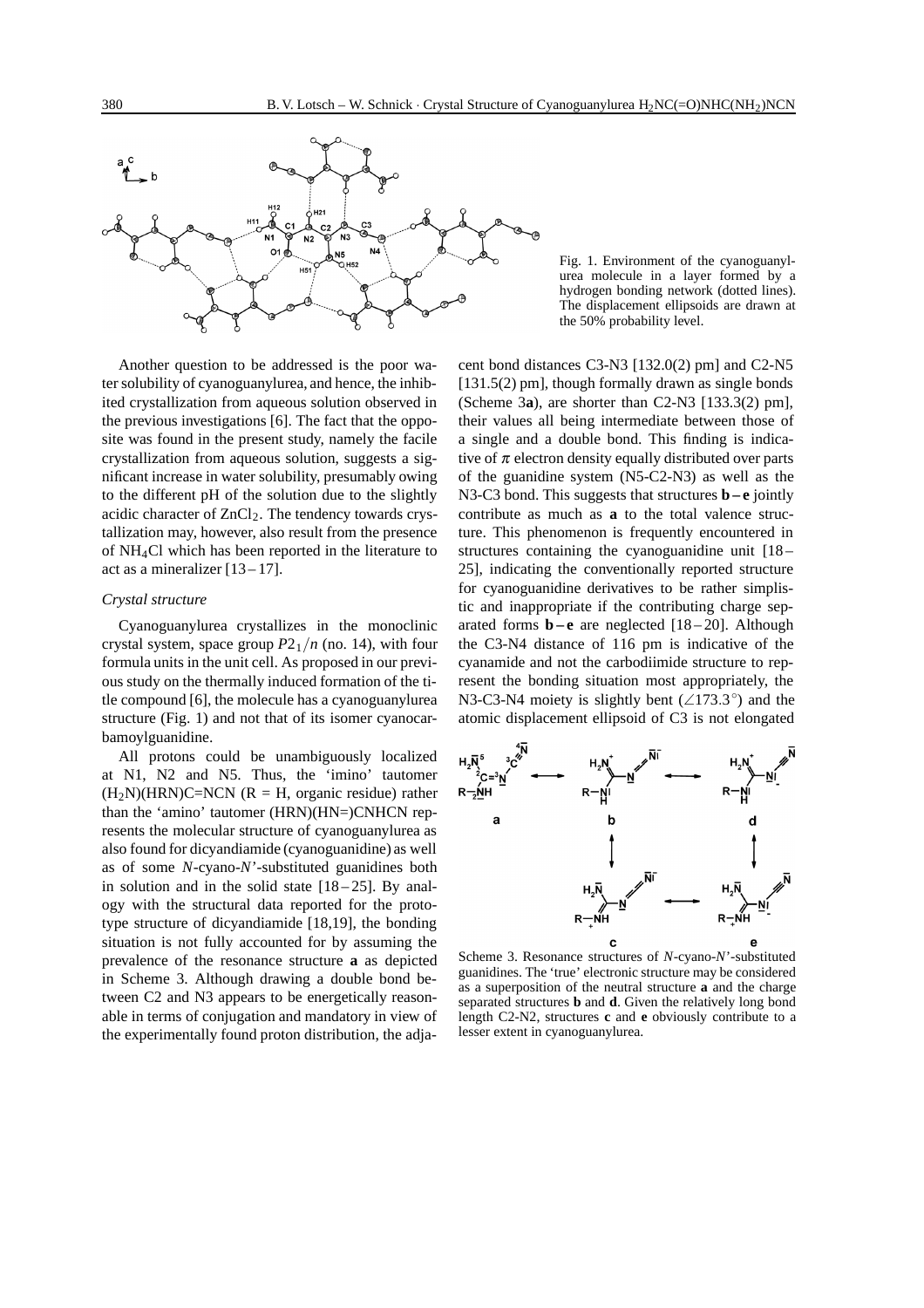

Fig. 2. FTIR spectrum of cyanoguanylurea, recorded at room temperature.



Fig. 3. Unit cell of cyanoguanylurea, view along [100]. The displacement ellipsoids are drawn at the 50% probability level.

perpendicular to the molecular plane as is observed for the adjacent atoms N3 and N4. This finding may not be an artifact but truly reflect the 'superposition' of structures **a**, **d** and **e** on the one hand, and **b** and **c** with two adjacent allenic double bonds on the other hand, thus dislocating the electron density of C3 *along* and not *perpendicular* to the N3-C3-N4 bond system.

The nitrile region in the IR spectrum of cyanoguanylurea showing a doublet at 2199 (s) / 2158 cm<sup>-1</sup> (w) is very similar to that of dicyandiamide  $[2202 (s) / 2160 cm^{-1} (w)]$  which may also serve as evidence for a similar electron density distribution in the two related compounds (Fig. 2).

The molecule is embedded in a hydrogen bonding network, comprising medium strong and weak hydrogen bonds (H<sup> $\cdots$ </sup> N/O  $\approx$  210 – 240 pm). The intramolecular contact N5-H51<sup>...</sup> O1 represents the strongest hydrogen bond, resulting in a six-membered "chelate ring" reminiscent of keto-enol tautomeric systems.



Fig. 4. Layered structure of cyanoguanylurea made up from hydrogen-bonded molecules: View along the planes spanned by [010] and [301]. The displacement ellipsoids are drawn at the 50% probability level.

This interaction seems to direct the structural arrangement, which significantly deviates from molecular planarity: Whereas the cyanoguanidine fragment is almost planar (torsion angle C2-N2-N3-C3 =  $179°$ ), the urea unit is twisted with respect to the former around the C1-N2 bond, thus introducing torsion angles N1- C2-N2-C3 of  $164°$  and O1-C2-N2-C3 of  $16°$ , thereby circumventing an eclipsed arrangement of the atoms (Fig. 3). This situation may explain the virtual absence of  $\pi$ -delocalization into the C2-N2 bond of the guanidine system [136.7(2) pm], since potential conjugation with the C1-O1 double bond is reduced by the above twisting.

The molecules are stacked along the b-axis, forming planes extending in the [301] direction (Fig. 4). While the planes are spaced by about 470 pm, the shortest "interplanar" distances are the hydrogen bonding contacts between O1 and H12 which are as short as 230 pm. However, owing to the relatively sparse interactions between the planes, the crystal structure of cyanoguanylurea may be considered as a layered structure, the layers being made up from hydrogen bonded molecular units.

# **Conclusion**

Cyanoguanylurea has been obtained from aqueous solutions containing traces of the Lewis acid  $ZnCl<sub>2</sub>$